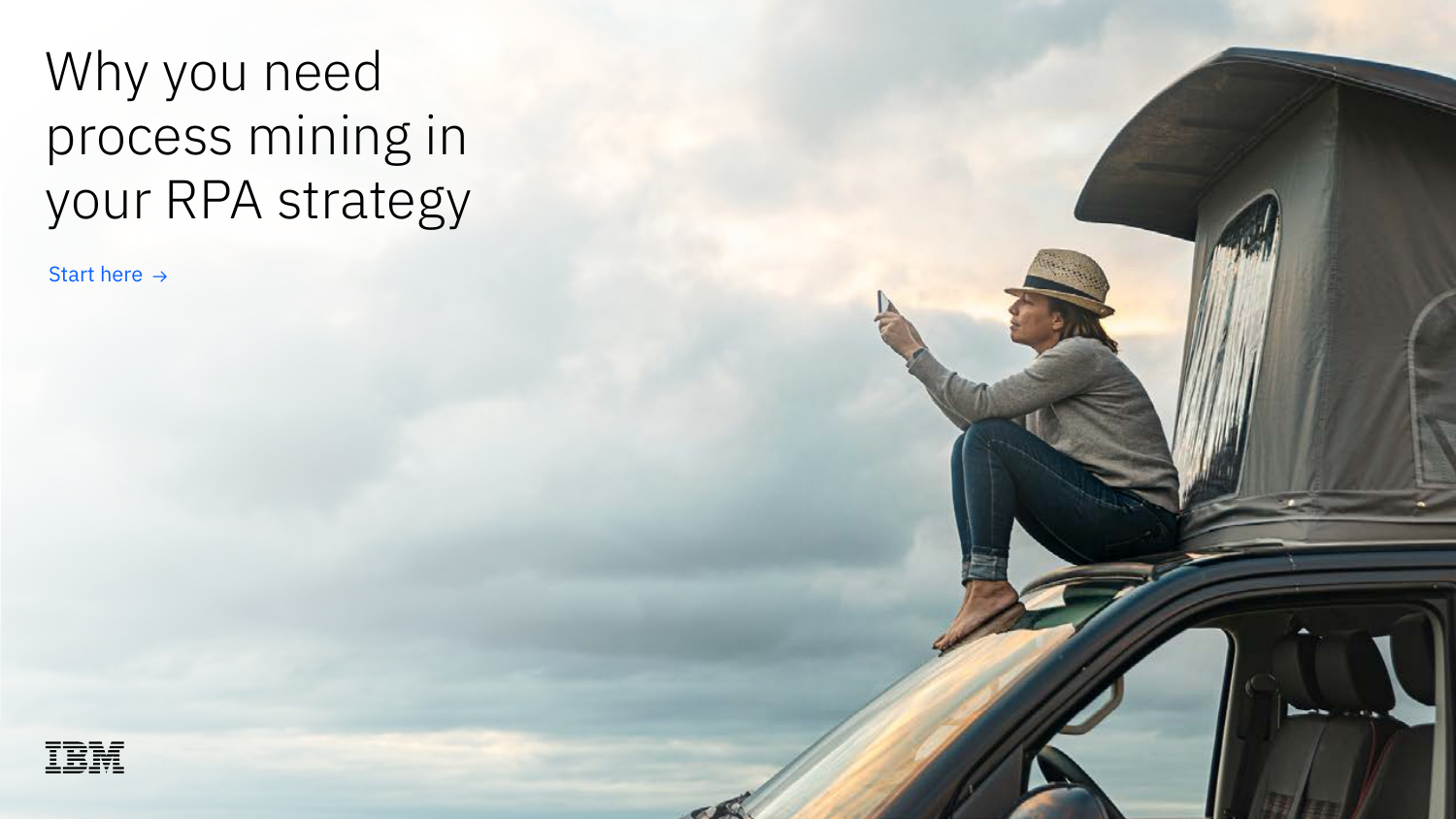### Contents 01

**RPA benefits**

**RPA implementation challenges**

02

**Avoid RPA challenges with process mining**

03

**Unique capabilities of IBM Process Mining**

04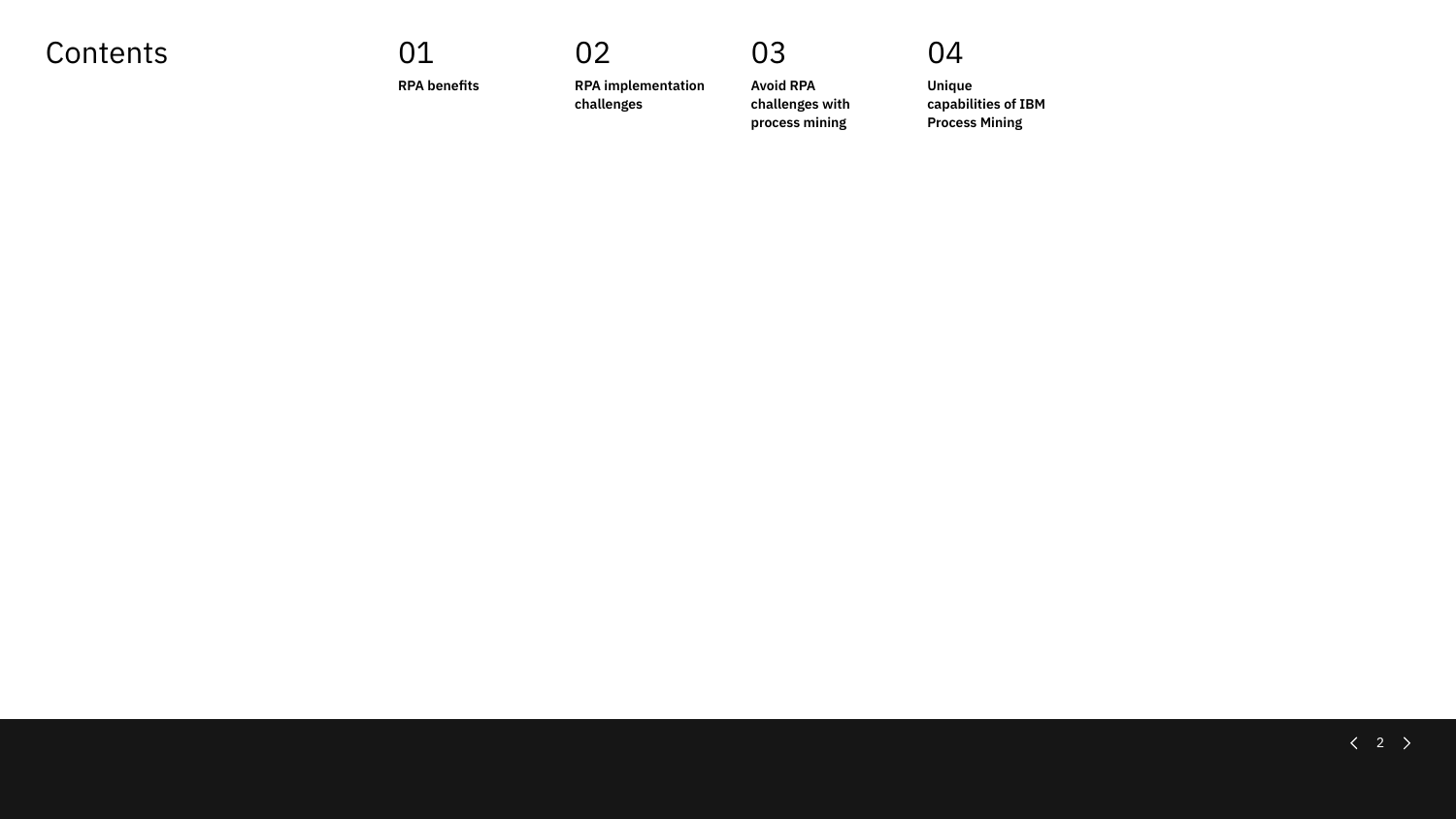### The future is now **Find and The future** is now the There's a shift in how businesses are

- reaching goals, staying competitive and improving processes.
- Robotic process automation (RPA) is a way to help reduce the workload of employees so more of their time is spent on strategic thinking than repetitive, low-value work. Automating tasks reduces reworks and speeds up processes, for better customer experience and greater return on investment (ROI).
- A Deloitte survey found that 53% of respondents have already started their RPA journey. RPA is expected to achieve near-universal adoption by 2023.1



#### 01 RPA benefits 02 RPA

implementation challenges

03 Avoid RPA challenges with process mining

04 Unique capabilities of IBM Process Mining

 $\langle 3 \rangle$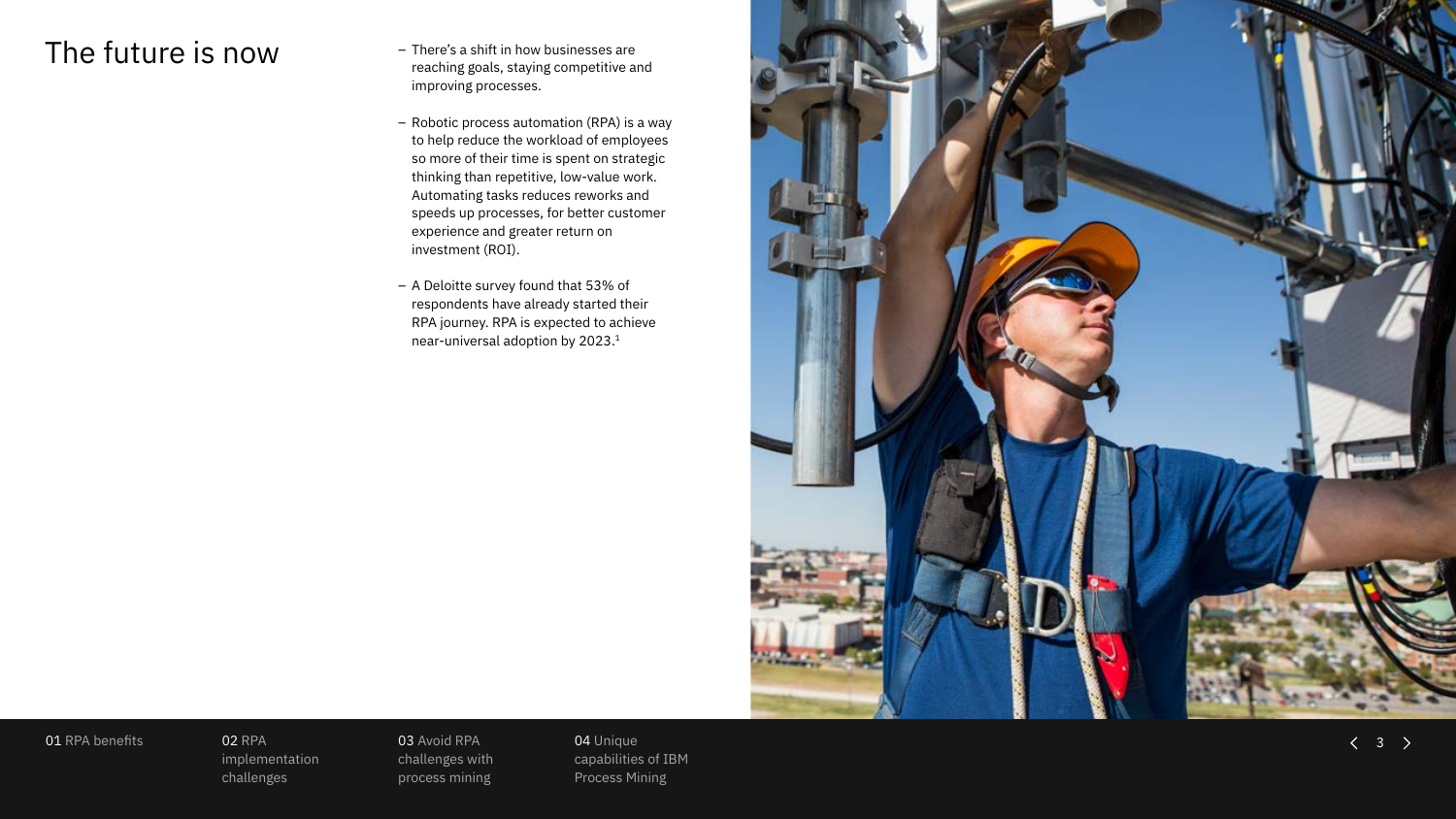## 01 RPA benefits

Why is the RPA adoption rate so high? Look at the benefits. Deloitte did a survey and found that RPA:



#### **Other benefits of RPA include:**

- Extreme process speed. A robot completes tasks 15 times faster than its human counterpart.<sup>2</sup>
- Full process control through complete auditability with a constant view of what bots are doing through event logs and abnormality detection.
- No impact on IT systems and no need for any variation or evolution of existing applications. Bots use information systems exactly as human resources do.
- Payback was reported at less than 12 months, with an average 20% of full-time equivalent (FTE) capacity provided by robots.3

#### 01 RPA benefits 602 RPA

implementation challenges

03 Avoid RPA challenges with process mining

04 Unique capabilities of IBM Process Mining

 $\langle 4 \rangle$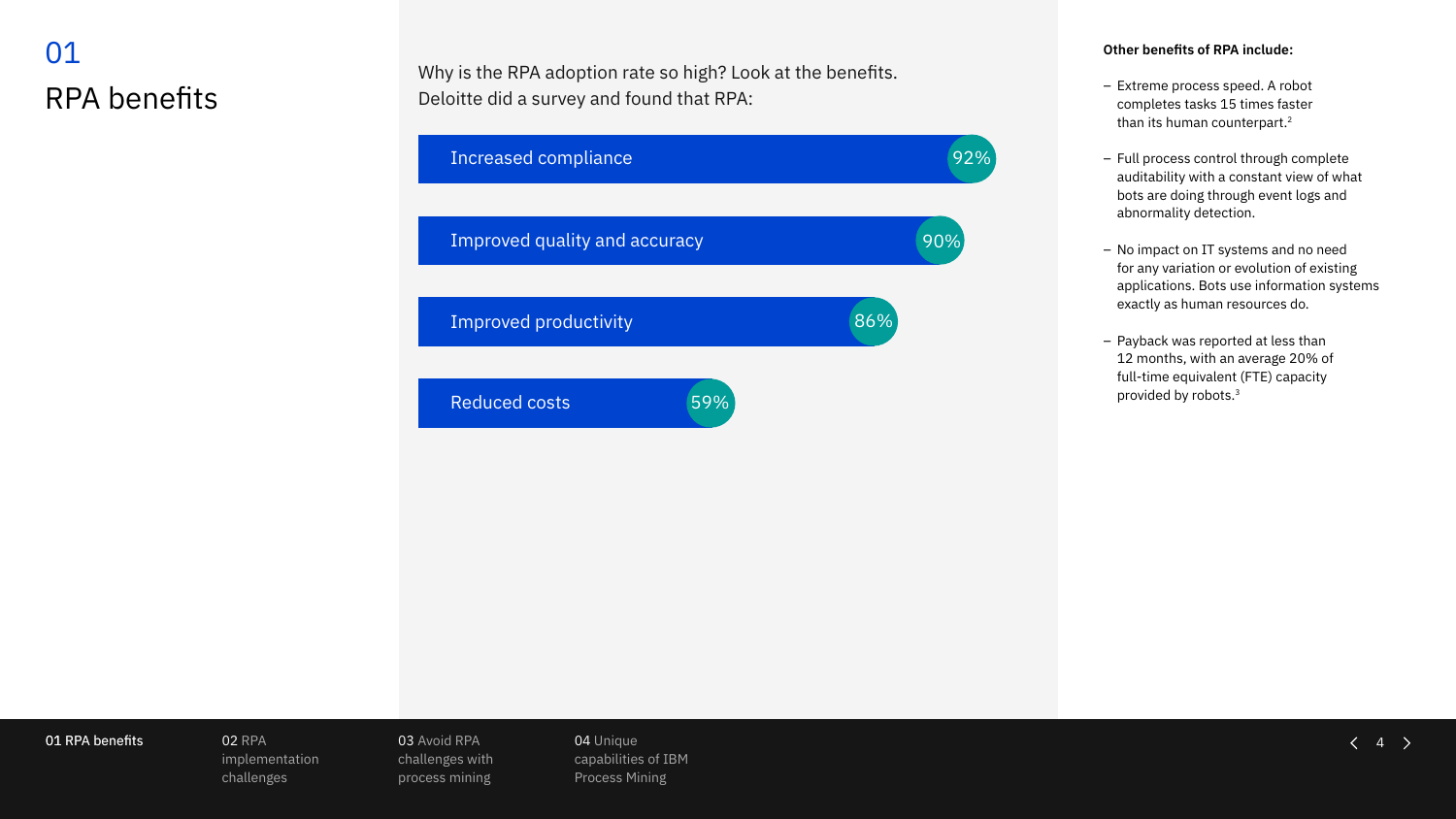#### **RPA in numbers**

According to the Institute for Robotic Process Automation & Artificial Intelligence, an RPA software robot costs about one third of the price of an offshore full-time employee (FTE) and one fifth of the price of an onshore worker. 3

Automating repetitive and labor-intensive back-office processes reduces process lead time and costs and gets humans back to doing what they do best: what they do best: strategic thinking, problem-solving, communicating and connecting with people.

- 45% of back-office activities can be automated by adapting current technologies<sup>4</sup>
- Up to 1,000% typical three-year returns $5$
- Up to 50% cost savings $^6$
- $-200\%$  ROI in the first year of RPA deployment<sup>4</sup>
- 80% reduction in labor-intensive tasks by 80% 7



#### 01 RPA benefits 02 RPA

implementation challenges

03 Avoid RPA challenges with process mining

04 Unique capabilities of IBM Process Mining

 $\langle 5 \rangle$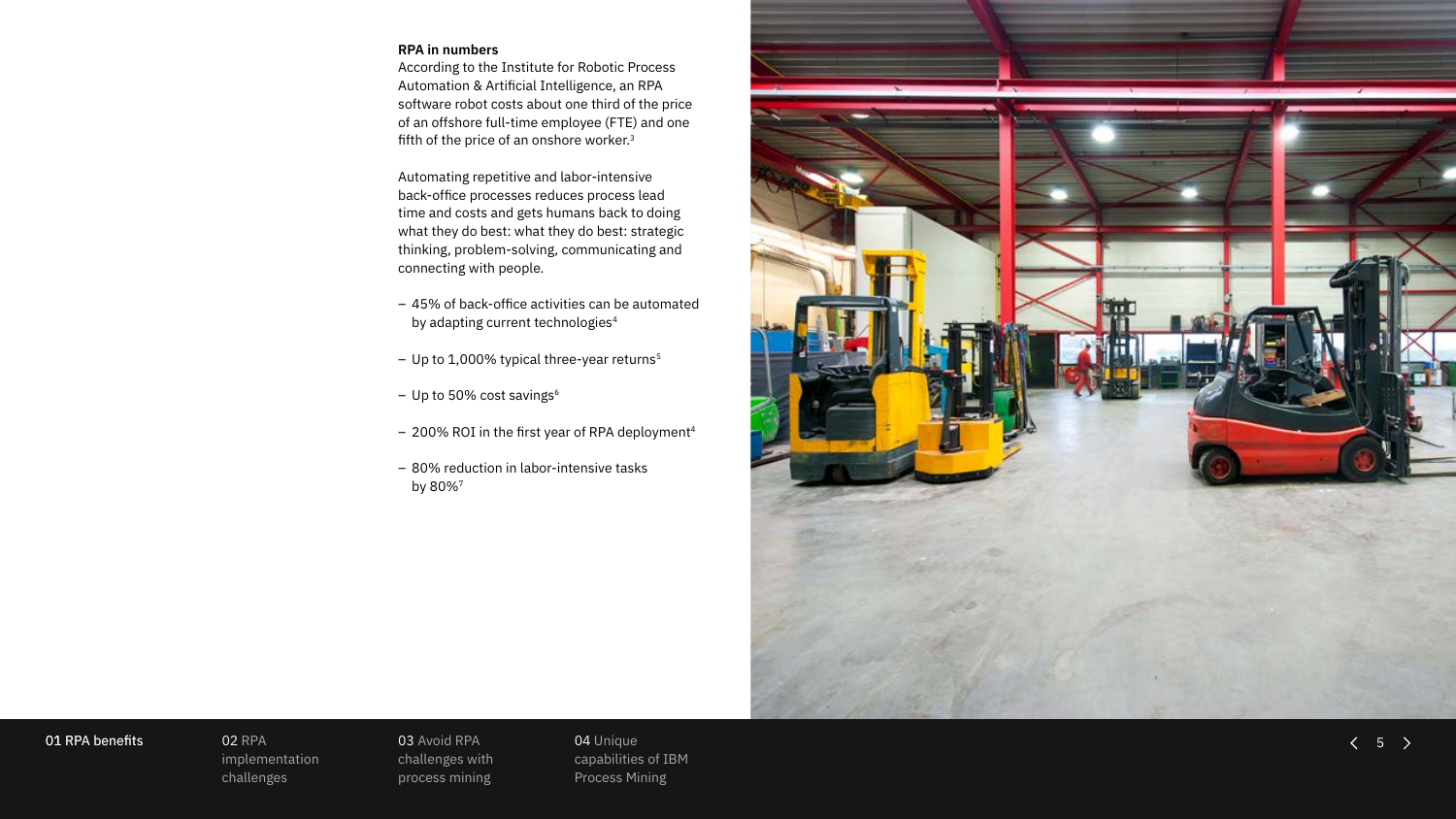### 02

### RPA implementation challenges

RPA has enormous benefits but doesn't come without challenges.

#### **Top RPA challenges:**

- Only 4% of automation initiatives reach a 50-robot scale.<sup>1</sup>
- 70% of automation resources are spent on preautomation effort.<sup>1</sup>

#### **The cause of RPA challenges:**

Lack of insight into business processes leaves companies at risk of spending time, money and resources on automation without understanding the impact of their RPA initiatives.

A 2020 survey from the Opex Conference found that 25% of the enterprises interviewed had doubts about the ROI of their initial RPA investments.<sup>8</sup>

- No process transparency. Impossible to look into the process to see full RPA potential.
- Immeasurable outcomes. No way to understand if the automation will bring successful change or added value.
- No RPA maintenance plan. No way to monitor RPA after implementation.



#### 01 RPA benefits

implementation challenges **02 RPA** 

03 Avoid RPA challenges with process mining

04 Unique capabilities of IBM Process Mining

 $\langle 6 \rangle$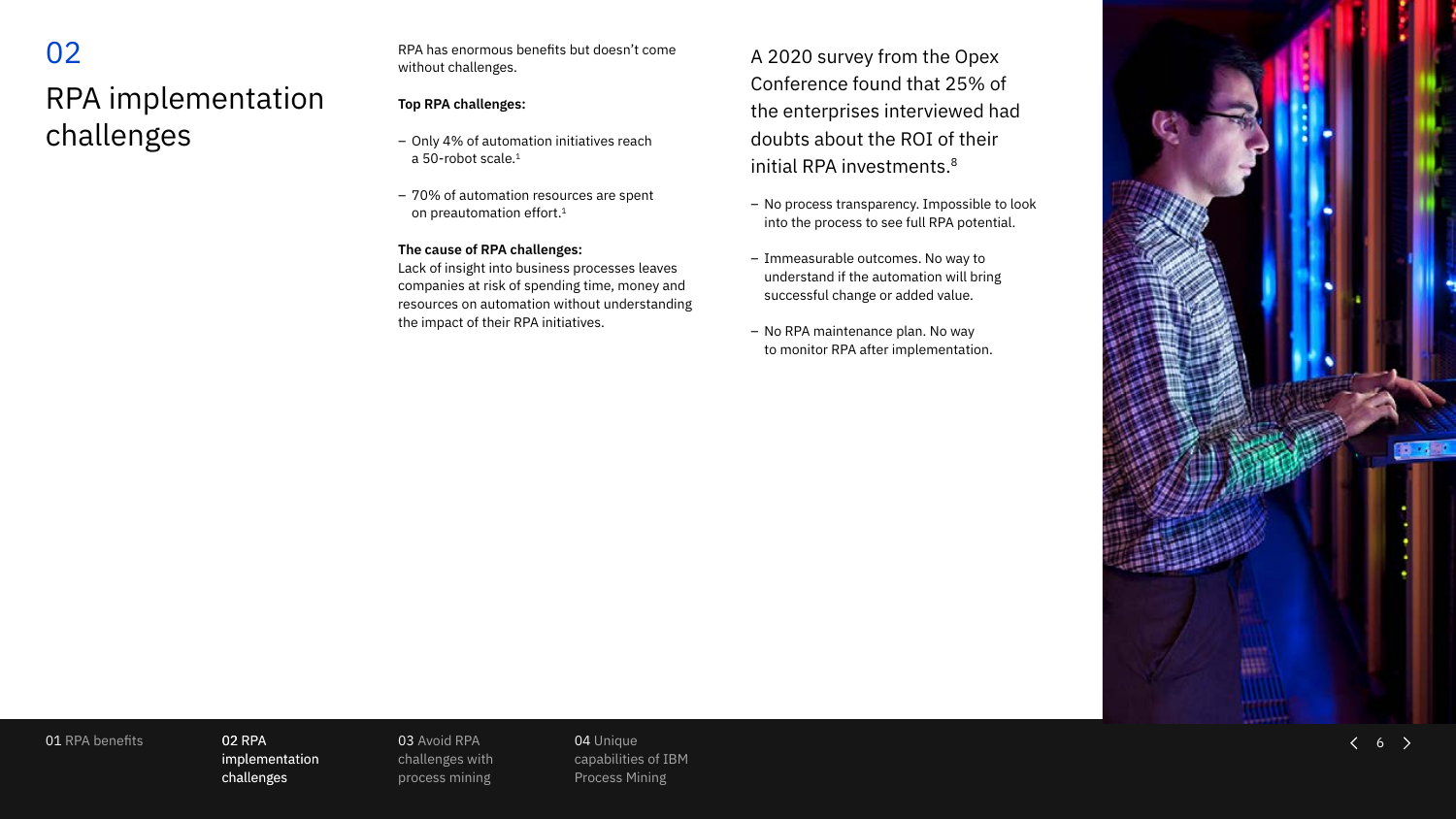### 03

### Avoid RPA challenges with process mining

Process mining's capabilities to create process transparency, measure the benefits of RPA and continuously monitor bots after implementation make it the starting point for the automation strategy.

Enterprises that adopt process mining as a controlling layer for end-to-end business processes will be at least 20% more profitable than peers that don't adopt process mining.<sup>9</sup>

#### **Successful RPA in 6 steps with process mining**

#### – **Discover your process**

Upload existing data from IT systems and recorded desktop interactions to discover and visualize your end-to-end process. Uncover deviations, bottlenecks and inefficiencies.

#### **Benefits of process mining for RPA**



#### **Cost savings**

Get automatic process visualizations and insights for quick and reliable decision-making.

|--|

#### **Revenue growth**

Devise and execute a data-backed RPA strategy for quick wins that gain competitive advantage and raise your top line.

#### – **Check process conformance**

Compare the discovered process with a reference process model to get to the root cause of deviations and reworks, their costs and frequency.

- – **Pinpoint improvement opportunities**  Create custom analysis dashboards to find where automation will make the biggest impact on your key performance indicators (KPIs).
- – **Find the best RPA candidates**

Get RPA recommendations based on your desired automation level and which activities will have the biggest process impact once automated.

#### – **Test your automation plan**

Test automation recommendations to find the fastest way to hit your KPIs, lower costs and lead time, calculate ROI, and ensure that the changes will work.

#### – **Monitor your process improvement**

Keep tabs on your augmented process for better process governance and compliance by continuously monitoring efficiency and effectiveness.



#### **Continuous improvement**

Monitor your processes to stay on top of new inefficiencies and find the next automation opportunity to accelerate digital transformation.



 $0 - 0 - 0$ 

**Enhanced customer experience** Eradicate nonconformances for smooth and predictable process performance.



#### **Scaling automation initiatives** Get insights into your current process state with every change implementation to make quicker decisions on the next area of process improvement.

#### 01 RPA benefits 02 RPA

implementation challenges

03 Avoid RPA 03 challenges with process mining

04 Unique capabilities of IBM Process Mining

 $\langle 7 \rangle$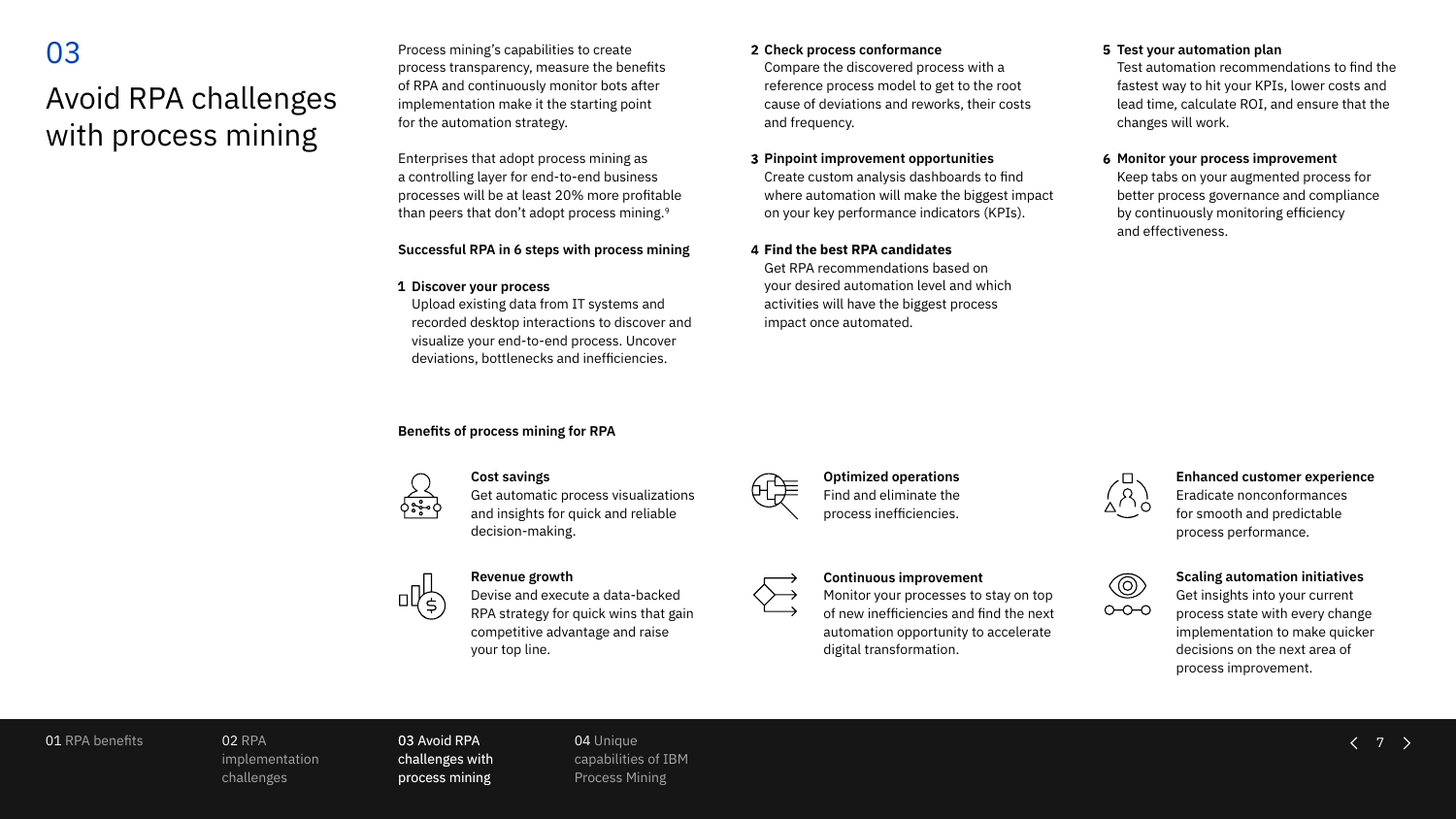### 04

### Unique capabilities of IBM Process Mining

Take advantage of these unique capabilities when implementing IBM® Process Mining into your RPA strategy.

> **Task mining and process mining integration** Combine business process and desktop user interaction data for a complete end-to-end process

analysis at all levels of the process.



ිදුයි<br>ි

#### **RPA recommendations**

The RPA candidates feature recommends the activities to automate based on ROI and the desired automation level.

### **Advanced simulation**  $\left(\bigoplus_{r=1}^{N} x\right)$

Add contextual data from discovered decision rules to your simulation and get an instant analysis on your to-be process to see future performance and ROI.

#### **Integration with other**

**automation tools** IBM Process Mining integrates with other automation tools to help organizations assemble complete, end-to-end intelligent automation capabilities.

Learn about IBM Process Mining as a foundational capability in the **IBM Cloud Pak®** for Business [Automation offering.](https://www.ibm.com/cloud/cloud-pak-for-business-automation?utm_content=SRCWW&p1=Search&p4=43700066790054914&p5=e&gclid=EAIaIQobChMIsuHX2suS9AIVSoBQBh0CBAhWEAAYASAAEgJ-_PD_BwE&gclsrc=aw.ds)\*

\*IBM Process Mining is offered as a foundational capability across all the IBM Cloud Pak for Automation offerings.

To learn more about how process mining helps in your RPA strategy, watch our webinar [RPA Mistakes to Avoid: Why Process Mining](https://event.on24.com/wcc/r/3527703/0F326581CAB6A1B746392761E171B6D0)  [is Critical for Success](https://event.on24.com/wcc/r/3527703/0F326581CAB6A1B746392761E171B6D0).



#### 01 RPA benefits 02 RPA

implementation challenges

03 Avoid RPA challenges with process mining

04 Unique capabilities of IBM Process Mining

 $\langle 8 \rangle$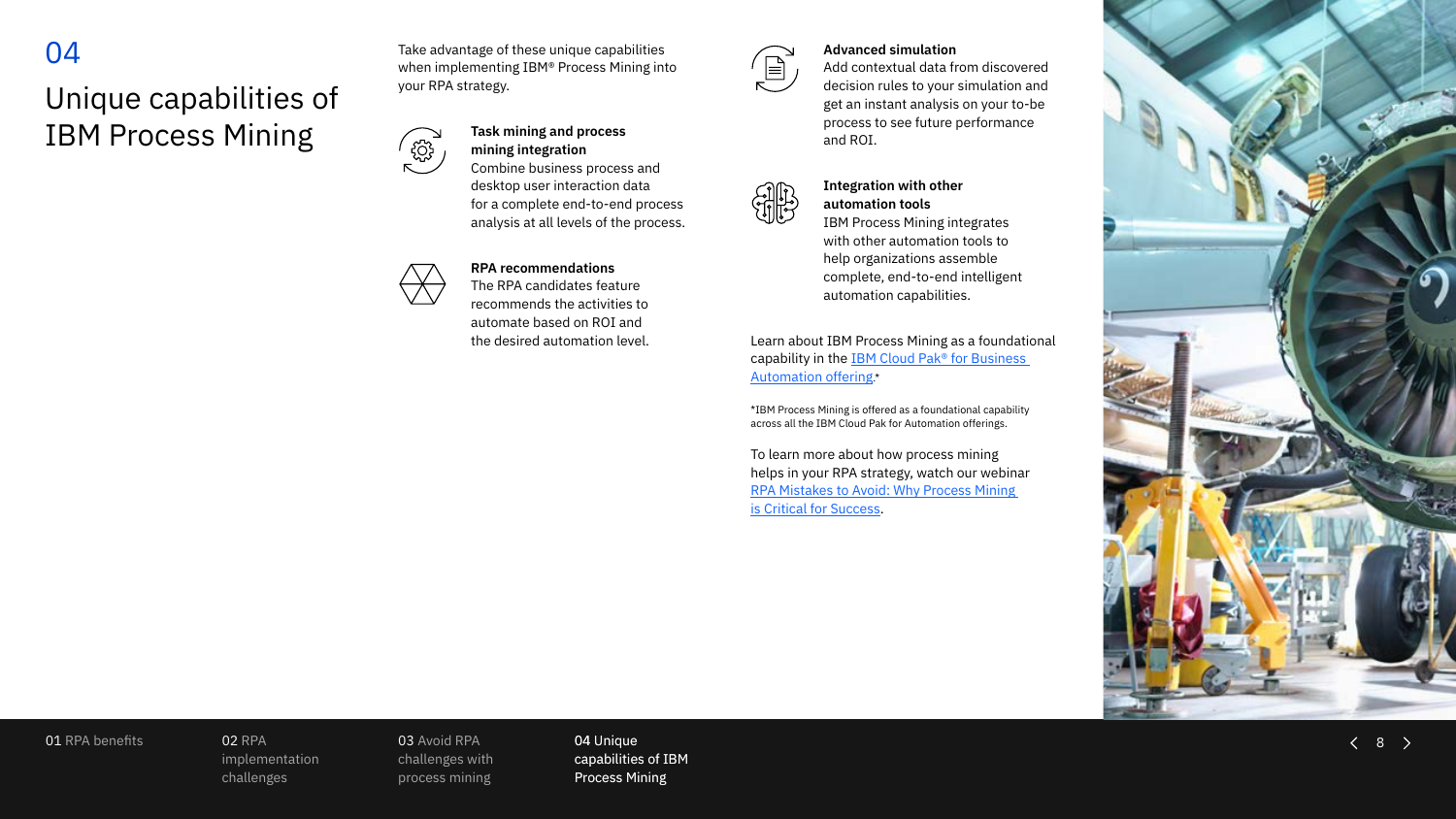<sup>1</sup> Deloitte Global RPA Survey. The robots are [ready. Are you?](https://www2.deloitte.com/ro/en/pages/technology-media-and-telecommunications/articles/deloitte-global-rpa-survey.html) Deloitte, 2018.

<sup>2</sup> [Digital finance: The robots are here,](https://www2.deloitte.com/content/dam/Deloitte/us/Documents/public-sector/us-fed-digital-finance.pdf) Deloitte, 2017.

<sup>3</sup> The robots are coming? Implications for finance [shared services](https://www.accaglobal.com/an/en/technical-activities/technical-resources-search/2015/september/robots-and-the-future-of-finance.html), ACCA Global, August 2015.

<sup>4</sup> [Four fundamentals of workplace automation](https://www.mckinsey.com/business-functions/mckinsey-digital/our-insights/four-fundamentals-of-workplace-automation), McKinsey Digital, 1 November 2015.

<sup>5</sup> [Robotic Process Automation: The impact of RPA](https://fr.majorel.com/wp-content/uploads/2018/07/Arvato_Whitepaper-Impact-of-RPA-on-finance-back-office-processes.pdf)  [on finance back-office processes](https://fr.majorel.com/wp-content/uploads/2018/07/Arvato_Whitepaper-Impact-of-RPA-on-finance-back-office-processes.pdf), A.T. Kearney, Inc., 2018.

<sup>6</sup> [The Automation of Knowledge Work Will Be This](https://irpaai.com/definition-and-benefits)  [Decade's Engine of Growth,](https://irpaai.com/definition-and-benefits) Institute for Robotic Process Automation & Artificial Intelligence (IRPAAI), 1 October 2021.

<sup>7</sup> [44 RPA Statistics from Surveys/Studies: Market](https://research.aimultiple.com/rpa-stats)  [Size, Adoption](https://research.aimultiple.com/rpa-stats), AI Multiple, 30 November 2021.

<sup>8</sup> [RPA Inquiry Spotlight, 2020 report](https://www.forrester.com/report/rpa-inquiry-spotlight-2020/RES160583?RegId=1-WMA0VN&objectid=RES160583), Forrester, 13 August 2021.

<sup>9</sup> [IDC FutureScape: Worldwide Artificial](https://www.idc.com/getdoc.jsp?containerId=US48298421)  [Intelligence and Automation 2022 Predictions,](https://www.idc.com/getdoc.jsp?containerId=US48298421) IDC, October 2021.



#### 01 RPA benefits 02 RPA

implementation challenges

03 Avoid RPA challenges with process mining

04 Unique capabilities of IBM Process Mining

 $\langle 9 \rangle$